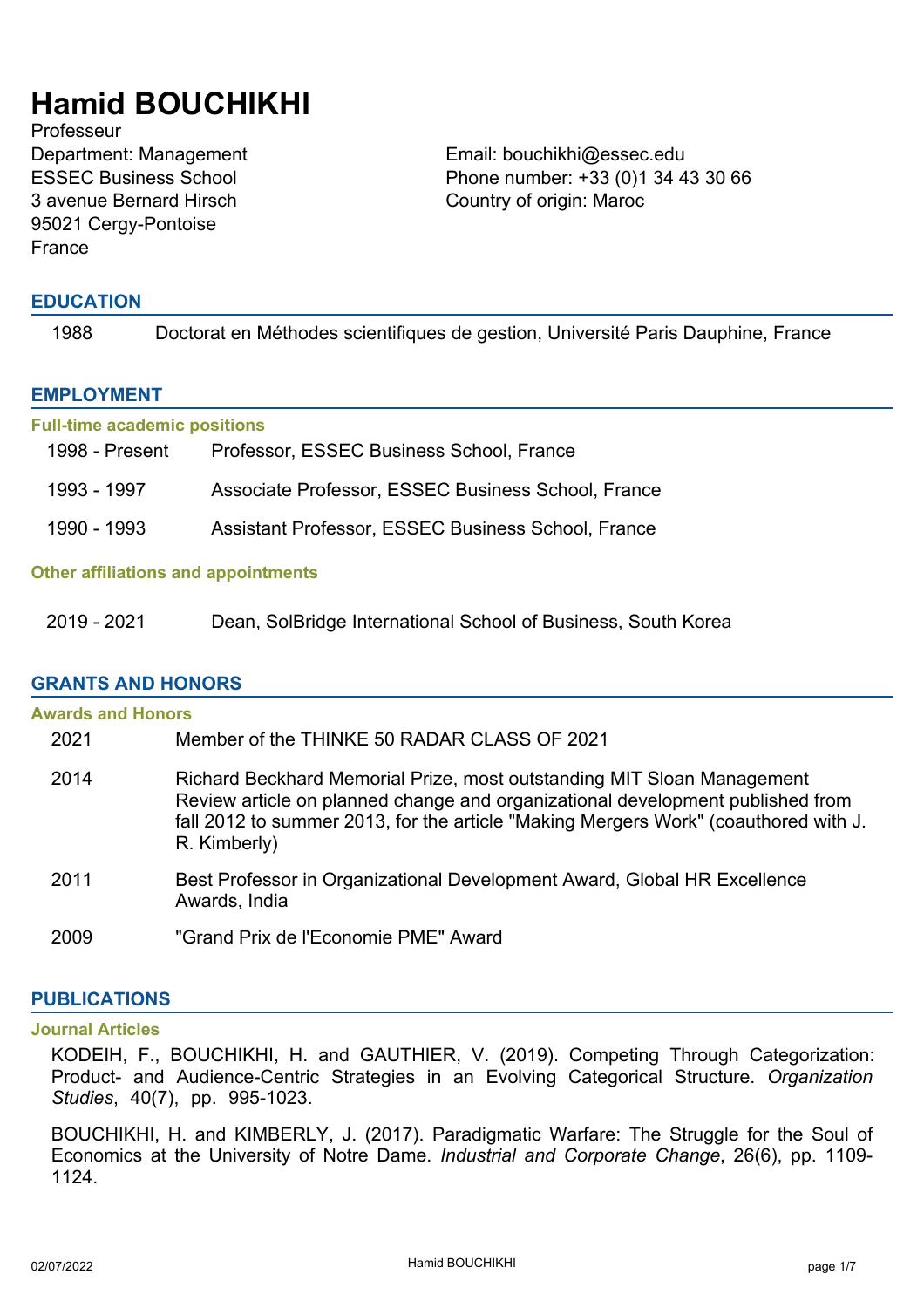BOUCHIKHI, H. (2016). China Urgently Needs More Responsible Entrepreneurs. *Reflets Hors-Série ESSEC Knowledge*, (2), pp. 42-45.

KIMBERLY, J.R. and BOUCHIKHI, H. (2016). Disruption on Steroids: Sea Change in the Worlds of Higher Education in General and Business Education in Particular. *Journal of Leadership and Organizational Studies*, 23(1), pp. 5-12.

BOUCHIKHI, H. and KIMBERLY, J.R. (2013). Common Pitfalls in Identity Integration. *CEIBS Business Review*, (2), pp. 37-43.

BOUCHIKHI, H. and KIMBERLY, J.R. (2012). Making Mergers Work. *MIT Sloan Management Review*, 54(1), pp. 63-70.

BOUCHIKHI, H. (2011). Construire et faire vivre une organisation de groupe. *Expansion Management Review*, (142), pp. 110-118.

BOUCHIKHI, H. (2011). Finally, Overcoming the Identity Disadvantage. *Bulletin de la Societe Geographique de Liege*, pp. 74-75.

BOUCHIKHI, H. (2004). Entreprendre, manager, même combat. *L'Expansion Management Review*, pp. 44-48.

BOUCHIKHI, H. (2004). La transmission d'entreprise : une affaire d'identité. *Repreneur*, pp. 17-18.

ROND (DE), M. and BOUCHIKHI, H. (2004). On the Dialectics of Strategic Alliances. *Organization Science*, pp. 56-69.

BOUCHIKHI, H. (2004). Towards a Single Entrepreneurial Space. *European Business Forum*, pp. 41-44.

BOUCHIKHI, H. and KIMBERLY, J. (2003). Escaping the Identity Trap. *Sloan Management Review*, pp. 20-26.

GRAIG, E., KIMBERLY, J. and BOUCHIKHI, H. (2002). Can Loyalty be Leased? *Harvard Business Review*, pp. 24.

BOUCHIKHI, H. and KIMBERLY, J.R. (2001). "It's Difficult to Innovate": The Death of the Tenured Professor and the Birth of the Knowledge Entrepreneur. *Human Relations*, pp. 77-90.

KIMBERLY, J., BOUCHIKHI, H. and GRAIG, E. (2001). The Customised Workplace: Copernican Revolution or Romantic Fantasy? *European Business Forum*, pp. 12-13.

BOUCHIKHI, H. and KIMBERLY, J. (1999). De la libre entreprise à la libre personne. *L'Expansion Management Review*, pp. 6-15.

BOUCHIKHI, H. and KIMBERLY, J. (1999). L'entreprise à la carte : un nouveau paradigme de gestion. *Gestion - Revue Internationale de Gestion*, pp. 114-121.

BOUCHIKHI, H. (1998). Living with and Building on Complexity: A Constructivist Perspective on Organizations. *Organization*, pp. 217-232.

BOUCHIKHI, H., KILDUFF, M. and WHITTINGTON, R. (1997). Editeur invité d'un numéro spécial. *Organization Studies*.

BOUCHIKHI, H. and KIMBERLY, J. (1996). Les accidents de carrière des dirigeants. *Revue Française de Gestion*, pp. 199-211.

BOUCHIKHI, H. and KIMBERLY, J. (1995). The Dynamics of Organizational Development and Change : How the Past Shapes the Present and Constrains the Future. *Organization Science*, pp. 9-18.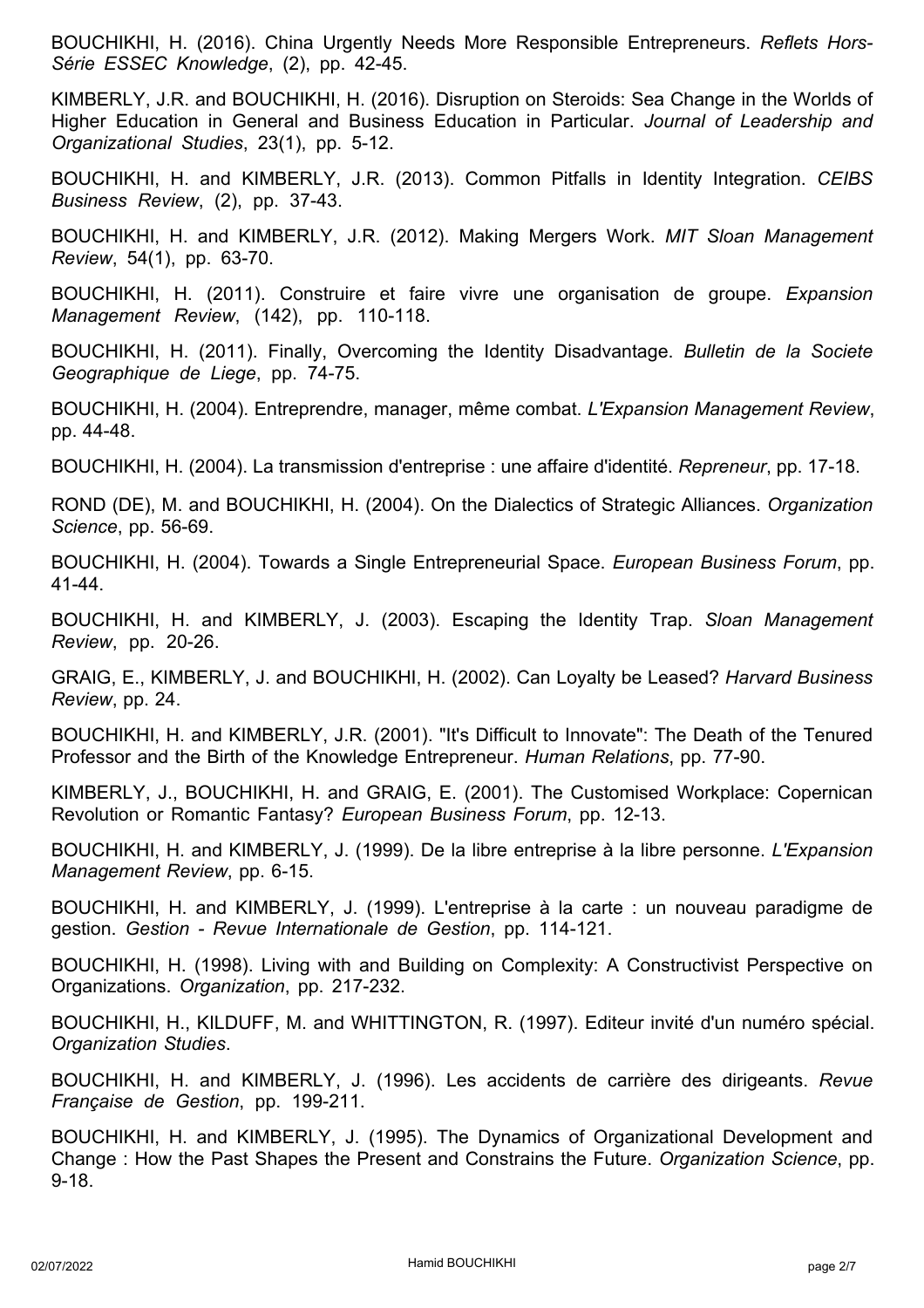BOUCHIKHI, H. (1994). Le gouvernement des entreprises françaises de demain. *Revue Française de Gestion*, pp. 28-32.

BOUCHIKHI, H. (1993). A Constructivist Framework for Understanding Entrepreneurship Performance. *Organization Studies*, pp. 549-570.

BOUCHIKHI, H., BERRY, M. and KIMBERLY, J. (1993). Le management ne peut-il donc être français ? *Revue Française de Gestion*, pp. 41-44.

BOUCHIKHI, H. and KIMBERLY, J. (1992). Le management "bureauganique" : ou comment réconcilier le clan avec la bureaucratie. *Gérer et Comprendre*, pp. 4-16.

BOUCHIKHI, H. (1991). Apprendre à diriger en dirigeant. *Revue Internationale de Gestion*, pp. 56- 63.

BOUCHIKHI, H. and KIMBERLY, J. (1991). La conquête du marché américain : Sun Tzu contre Clausewitz. *Gérer et Comprendre*, pp. 28-43.

BOUCHIKHI, H. (1990). Le micro-ordinateur dans l'entreprise : du plaisir à la norme. *Gérer et Comprendre*, pp. 16-25.

BOUCHIKHI, H. (1990). Vers une approche constructiviste des structures organisationnelles. *European Journal of Economic and Social Systems*, pp. 415-440.

#### **Books and book editor**

BOUCHIKHI, H. (2017). *Le Maroc à bâtons rompus*. Bookelis, 188 pages.

BOUCHIKHI, H. and KIMMERLY, J.R. (2010). *The Soul of the Corporation. How to Manage the Identity of your Company (Chinese Translation)*. Pearson Education, 177 pages.

BOUCHIKHI, H. and KIMMERLY, J.R. (2007). *The Soul of the Corporation. How to Manage the Identity of your Company*. Pearson Education, Wharton School Publishing, 256 pages.

BOUCHIKHI, H. and KIMBERLY, J. (1994). *Entrepreneurs et gestionnaires : les clés du management entrepreneurial*. Éditions d'Organisation, 176 pages.

BOUCHIKHI, H. (1990). *Structuration des organisations - Concepts constructivistes et étude de cas*. Economica, 145 pages.

#### **Book chapters**

BOUCHIKHI, H. (2018). Peut-on diriger avec la complexité ? de tout simplisme. In: *Complexité et organisations : faire face aux défis de demain*. 1st ed. Eyrolles, pp. 157-172.

BOUCHIKHI, H. (2010). Réduire les asymétries d'information pour développer la transmission de PME. In: *Le grand livre de l'économie PME*. 1st ed. Gualino. Lextenso éditions, pp. 531-542.

BOUCHIKHI, H. (2009). Cultiver la vertu de l'oligarchie managériale : plaidoyer pour l'entreprise publique à capitaux privés. In: *Le leadership responsable. Un allié sûr contre la crise*. 1st ed. Gualino. Lextenso éditions, pp. 69-75.

BOUCHIKHI, H. (2008). L'art d'entreprendre. In: *L'art d'entreprendre*. 1st ed. Pearson.

BOUCHIKHI, H. (2007). Entreprendre dans l'entreprise établie: pour en finir avec l'injonction paradoxale. In: *L'art de l'innovation*. 1st ed. L'Harmattan, pp. 207-218.

BOUCHIKHI, H. and KIMBERLY, J. (2003). All Change in the Customized Workplace. In: *Mastering People Management*. 1st ed. Financial Times, pp. 85-90.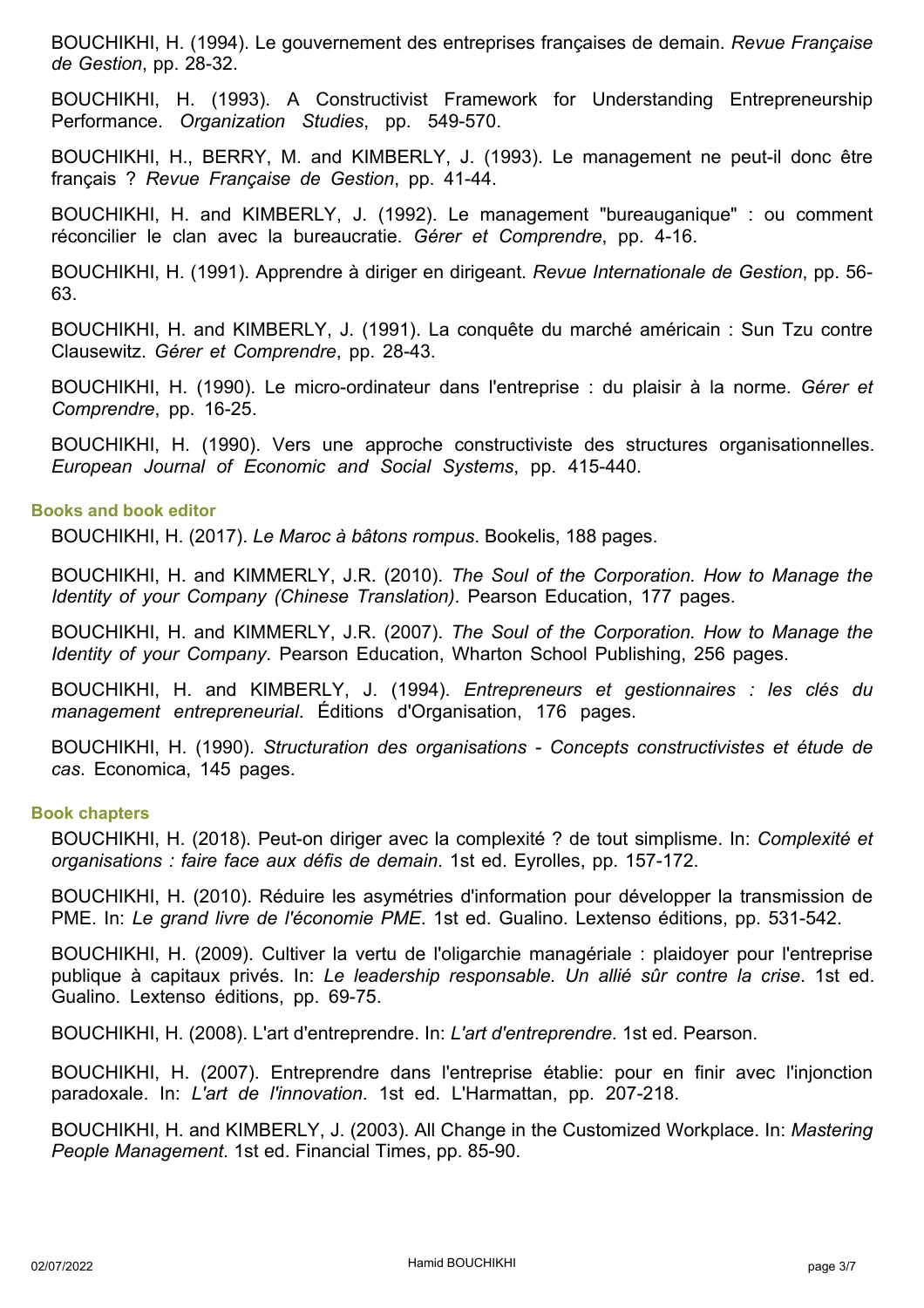BOUCHIKHI, H. (2001). Stratégie et direction générale. In: *Invitation au management*. 1st ed. PUF, pp. 7-77.

KIMBERLY, J. and BOUCHIKHI, H. (2000). Designing the Customized Workplace. In: *Wharton on Managing Emerging Technologies*. 1st ed. John Wiley & Sons, Inc. pp. 393-411.

BOUCHIKHI, H. and KIMBERLY, J. (1999). The Customized Workplace. In: *Management 21C*. 1st ed. Prentice Hall, pp. 207-219.

BOUCHIKHI, H. (1995). Structuration des organisations et compétitivité : un point de vue constructiviste. In: *Management stratégique et compétitivité*. 1st ed. De Boeck, pp. 379-394.

#### **Conference proceedings editor**

AUDET, M. and BOUCHIKHI, H. (1993). Structuration du social et modernité avancée : autour des travaux d'Anthony Giddens. Presses de l'Université Laval, Canada.

#### **Conference proceedings**

SOM, A. and BOUCHIKHI, H. (2003). Adoption of Innovative HRD in Indian Companies. In: *Human Resource Development in Asia: National Policy Perspectives*. AHRD, pp. 66-1-66-10.

BOUCHIKHI, H. and KIMBERLY, J. (1992). Large French Firms' FDI in the USA : Radical and Incremental Processes Associated with Two Management Configurations. In: *The First International Federation of Scholarly Associations of Management (IFSAM) Conference*. IFSAM, pp. 448-451.

# **Conferences**

BOUCHIKHI, H. and KIMBERLY, J. (2018). Managing Identity in the Information Age: New Demands Create New Challenges. In: 20th Symposium of the International Corporate Identity Group (ICIG) 2018.

KIMBERLY, J. and BOUCHIKHI, H. (2013). The Struggle for the Soul of Economics at the University of Notre Dame: A Microprocessual Analysis. In: 29th EGOS Colloquium 2013.

KODEIH, F. and BOUCHIKHI, H. (2012). Institutional Entrepreneurs Between a Rock and a Hard Place. In: 2012 Academy of Management Annual Meeting.

BOUCHIKHI, H. (2012). On Transgressive Leadership and Organizational Change. In: 2nd International Conference on Responsible Leadership.

BOUCHIKHI, H. (2012). Reducing Information Asymmetries and Enabling the Devleopment of European Markets of SME Transfer. In: 37th International Small Business Congress 2012.

BOUCHIKHI, H. and KIMBERLY, J. (2011). How Identity and Power Shape an Organization's Responses to Isomorphic Pressures. In: Academy of Management Annual Meeting 2011.

BOUCHIKHI, H. and KIMBERLY, J. (2011). How Organizations Change in Response to Institutional Processes. In: 6th Colloquium on Organizational Change and Development: Advances, Challenges and Contradictions.

KODEIH, F. and BOUCHIKHI, H. (2010). Institutional Entrepreneurship Between a Rock and a Hard Place: How Organizational Identity and a Dominant Norm Failed an Institutional Innovation.

BOUCHIKHI, H. and KIMBERLY, J. (2010). Making One Out of many Identity Integration in the Wake of Mergers and Acquisitions. In: 13th ICIG Symposium.

BOUCHIKHI, H., KIMBERLY, J. and BENSEDRINE, J. (1999). Coping with a Hostile Institutional Environment: The Role of Organizational Identity.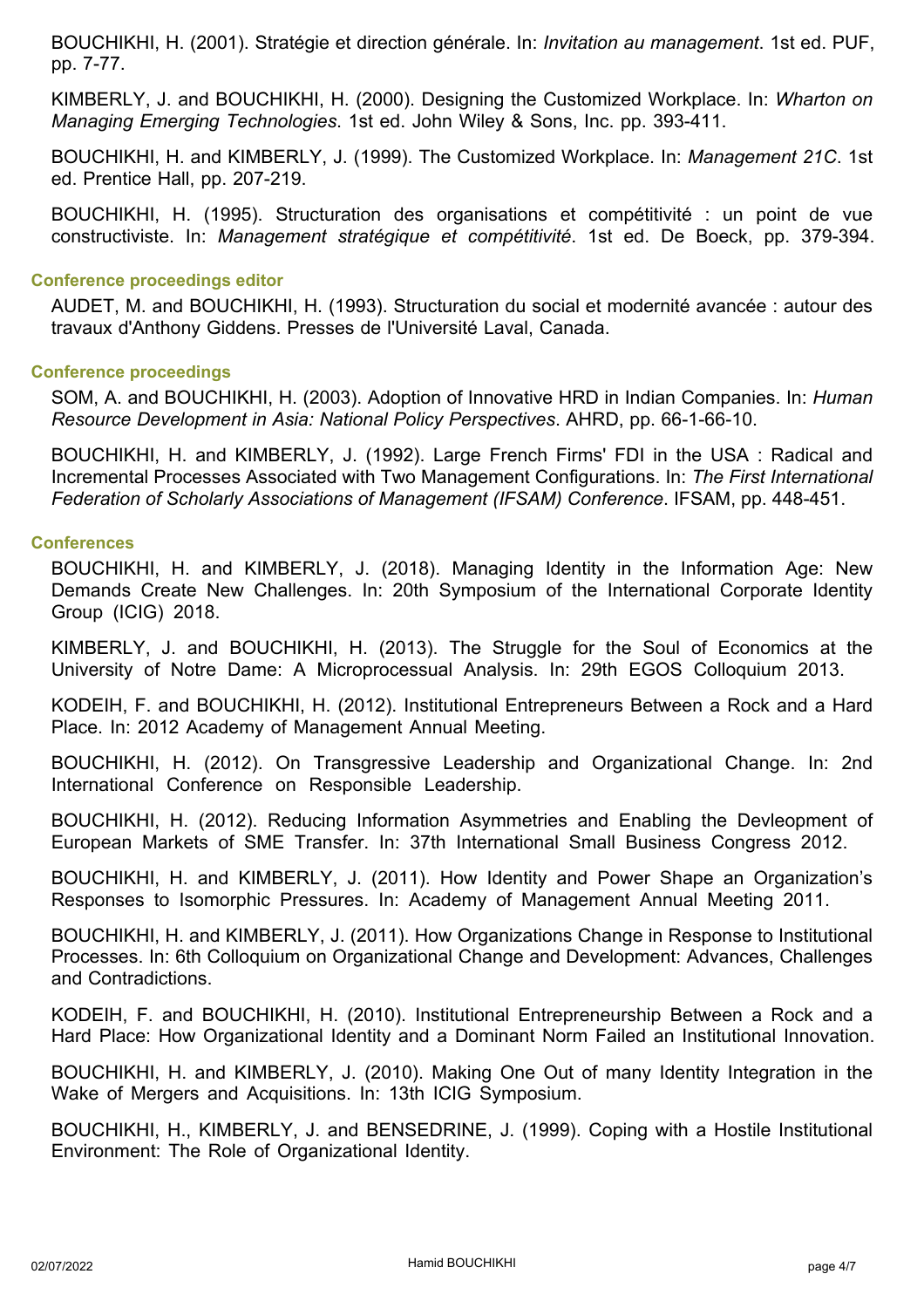BOUCHIKHI, H. and BENSEDRINE, J. (1999). Organizational Identities and Strategies in the French Retailing Industry.

BOUCHIKHI, H. and KIMBERLY, J. (1995). Beyond Strategy : The Dimensions and Dynamics of Organizational Identity.

BOUCHIKHI, H. (1995). Les entreprises japonaises face à la crise : américanisation des modes de gestion ou préservation de la spécificité japonaise ?

BOUCHIKHI, H. and KIMBERLY, J. (1994). How an Organization's Identity Shapes its Internationalization Processes.

BOUCHIKHI, H. and KIMBERLY, J. (1994). Relationships between Entrepreneurs and Established Firms : Divorce, Rivalry, Cooperation.

BOUCHIKHI, H. (1993). A Constructivist Framework for Understanding Entrepreneurship Performance.

BOUCHIKHI, H. and KIMBERLY, J. (1993). An Exploratory and Comparative Study of CEOs Career Mishaps in France and the US.

BOUCHIKHI, H. and KIMBERLY, J. (1991). La conquête du marché américain : Sun Tzu contre Clausewitz.

BOUCHIKHI, H. and KIMBERLY, J. (1991). Large French Firms Entry Strategies on the US Market : Lessons from Western and Oriental Military Strategy.

BOUCHIKHI, H. and KIMBERLY, J. (1991). The Engines of Organizational Development and Change : How the Past Shapes the Present and Constrains the Future.

BOUCHIKHI, H. (1990). Apprendre à diriger en dirigeant.

BOUCHIKHI, H. (1989). Jusqu'où peut-on s'inspirer des concepts de Piaget pour réflechir sur les organisations ?

BOUCHIKHI, H. (1988). Présentation d'une expérience de recherche interactive à la RATP.

# **Working Papers**

BOUCHIKHI, H. and KIMBERLY, J.R. (2014). *Micro Processes and Isomorphic Adaptation: Insights from the Struggle for the Soul of Economics at the University of the Holy Spirit*. ESSEC Business School.

SOM, A. and BOUCHIKHI, H. (2003). *What Drives the Adoption of SHRM in Indian Companies?* ESSEC Business School.

BOUCHIKHI, H. (2001). *De l'entrepreneur au gestionnaire et du gestionnaire à l'entrepreneur*. ESSEC Business School.

BOUCHIKHI, H. and KIMBERLY, J.R. (1999). *The Customized Workplace: A New Management Paradigm for the 21th Century*. ESSEC Business School.

BOUCHIKHI, H., ROND(DE), M. and LEROUX, V. (1998). *Alliances as Social Facts: A Constructivist Theory of Interorganizational Collaboration*. ESSEC Business School.

BOUCHIKHI, H. and KIMBERLY, J. (1998). *In Search of Substance: Content and Dynamics of Organizational Identity*. ESSEC Business School.

BOUCHIKHI, H. (1997). *Living with and Building on Complexity: A Constructivist Perspective on Organizations*. ESSEC Business School.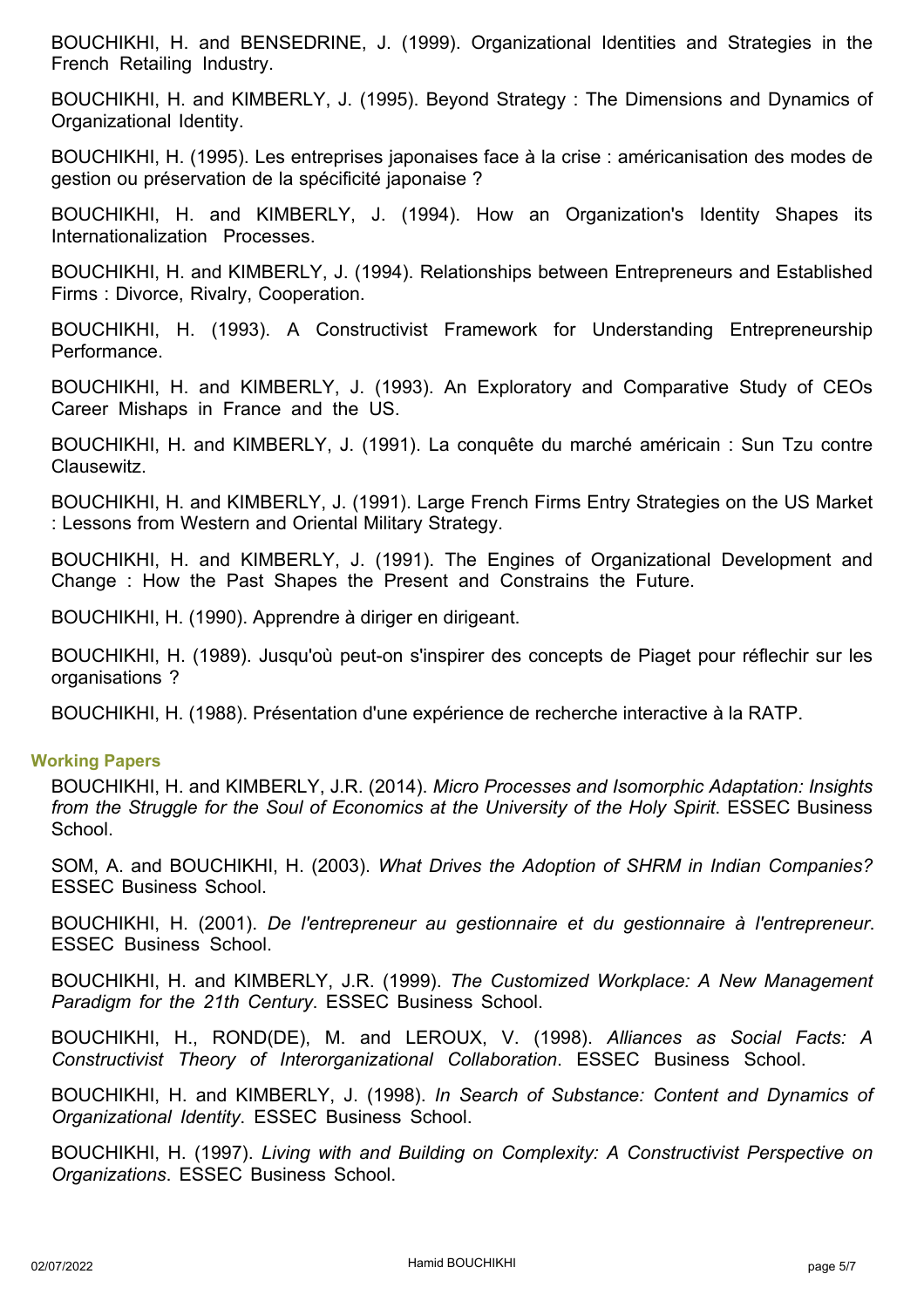BOUCHIKHI, H. and KIMBERLY, J. (1996). *L'autre facette du métier de patron : une enquête sur les accidents de carrière des dirigeants*. ESSEC Business School.

BOUCHIKHI, H. (1994). *Structuration des organisations et compétitivité : un point de vue constructiviste*. ESSEC Business School.

ROSENZWEIG, P.M., KIMBERLY, J. and BOUCHIKHI, H. (1993). *In Pursuit of "Deep Equivalence" : Studying CEO Career Mishaps/Accidents de Carrière in France and the United States*. ESSEC Business School.

BOUCHIKHI, H. (1992). *A Constructivist Framework for Understanding Entrepreneurship Performance*. ESSEC Business School.

BOUCHIKHI, H. and KIMBERLY, J. (1992). *Le management "bureauganique" : ou comment réconcilier le clan avec la bureaucratie*. ESSEC Business School.

BOUCHIKHI, H., BERRY, M. and KIMBERLY, J. (1992). *Le management ne peut-il donc être français ?* ESSEC Business School.

BOUCHIKHI, H. and KIMBERLY, J. (1992). *The Dynamics of Organizational Development and Change : How the Past Shapes the Present and Constrains the Future.* ESSEC Business School.

BOUCHIKHI, H. (1991). *Apprendre à diriger en dirigeant*. ESSEC Business School.

BOUCHIKHI, H. and KIMBERLY, J. (1991). *La conquête du marché américain : Sun Tzu contre Clausewitz.* ESSEC Business School.

BOUCHIKHI, H. (1990). *Etude d'un processus de structuration autour des micro-ordinateurs comme contribution à une approche constructiviste des organisations*. ESSEC Business School.

BOUCHIKHI, H. (1990). *Le micro-ordinateur dans l'entreprise : du plaisir à la norme*. ESSEC Business School.

BOUCHIKHI, H. (1990). *Structuration des organisations : concepts constructivistes et étude de cas*. ESSEC Business School.

BOUCHIKHI, H. (1990). *Vers une approche constructiviste des structures organisationnelles*. ESSEC Business School.

#### **Book reviews**

BOUCHIKHI, H. (2004). Petit traité de manipulation a l'usage des honnêtes gens. Manageris, France.

BOUCHIKHI, H. (1998). La tentation américaine. Revue Française de Gestion, France.

BOUCHIKHI, H. (1995). Organizing Modernity. Organization Studies, United States of America.

BOUCHIKHI, H. (1988). Compte rendu de l'ouvrage "La constitution de la société". Sociologie du Travail, France.

#### **Press**

BOUCHIKHI, H. (2008). Le "business plan" est aussi un vecteur d'apprentissage. *Les Echos*, pp. 10-11.

BOUCHIKHI, H. (2008). Le jeu des identités dans la transmission d'entreprise. *Les Echos*, pp. 6-7.

BOUCHIKHI, H. (2008). Vers l'émergence d'un marché de la PME. *Les Echos*, pp. 10-11.

BOUCHIKHI, H. (2006). Stimuler l'esprit d'entreprise dans les grandes firmes. *Les Echos*, pp. 2-4.